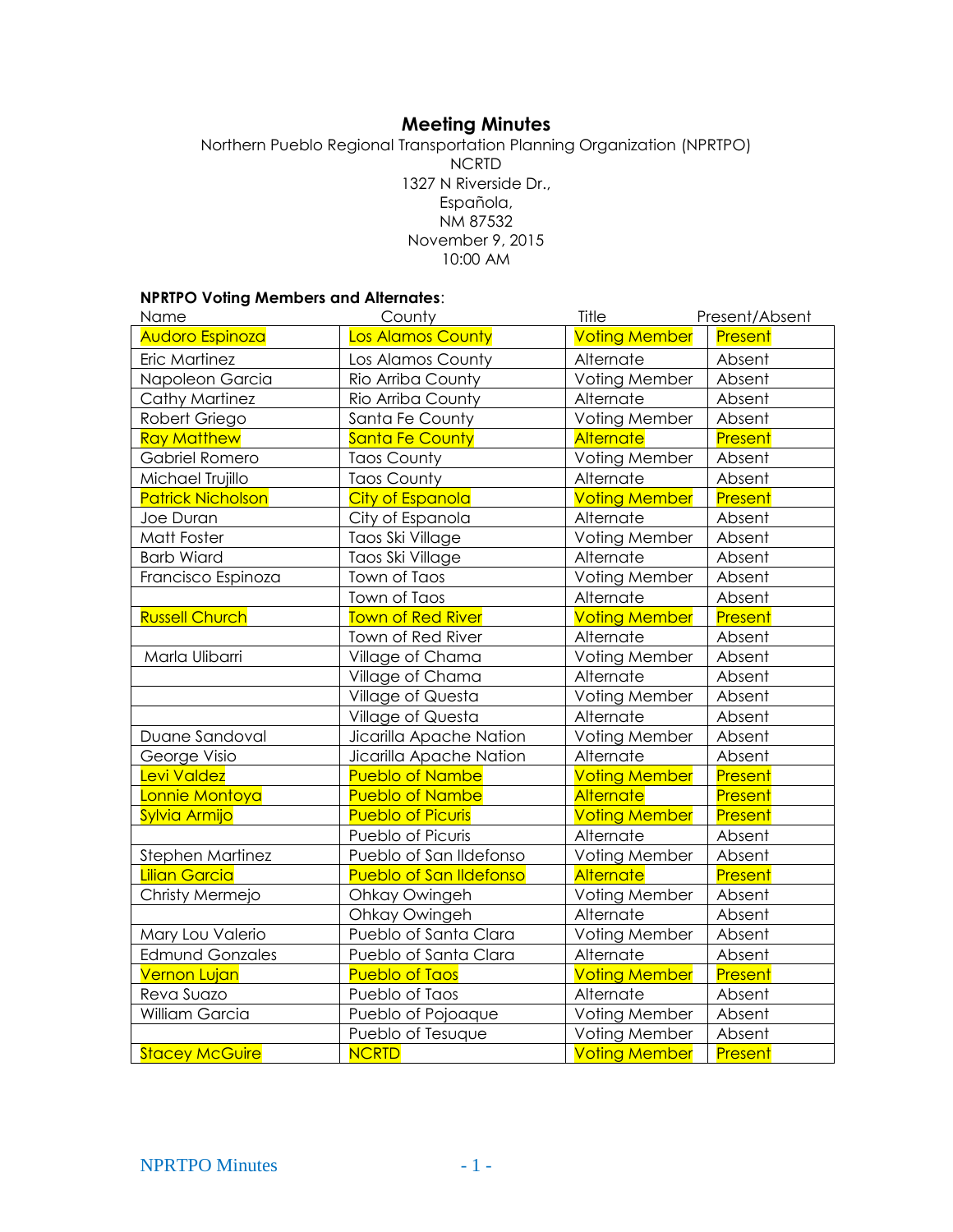# **NPRTPO Program Manager**

Eric Ghahate NCNMEDD

# **NMDOT Staff**

| David Hariis         | <b>Transit and Rail Division Division</b> |  |
|----------------------|-------------------------------------------|--|
| Gabriel Chavez       | Transit and Rail Division Division        |  |
| Ron Shutiva          | Asset Management and Planning Division    |  |
| <b>Guest Members</b> |                                           |  |
| <b>Rex Davidson</b>  | Las Cumbres Community Services            |  |
| Nappotto Martinoz    | Las Cumbros Community Sonicos             |  |

Yolanda Acosta **Red River Transit** Ken Smithson Los Alamos County Katherine Hummel Dream Tree Project

Nannette Martinez Las Cumbres Community Services

# **I. Call Meeting to Order**

The Meeting was called to order at 10:11 p.m. by Vice-Chair Stacey McGuire, NCRTD.

# **II. Pledge of Allegiance**

## **III. Welcome and Introductions:**

Chair Gabriel Romero, Taos County welcomed NPRTPO membership to Taos County.

Individual introductions were conducted by each NPRTPO member and guests.

# **IV. Approval of the Agenda:**

Vice-Chair Stacey McGuire, NCRTD, called for a motion to approve the agenda as submitted.

Russel Church, Town of Red River, made the motion to approve the agenda as amended; the motion was seconded by Lillian Garcia, San Ildefonso Pueblo. The motion carried and all voted in favor.

## **V. Approval of the Minutes: (October 7, 2015, Taos County)**

Vice-Chair Stacey McGuire, NCRTD called for a motion to approve the minutes as submitted.

Audoro Espinoza, Los Alamos County, made the motion to approve the minutes as submitted; the motion was seconded by Russel Church, Town of Red River. The motion carried and all voted in favor.

## **VI. Public Comments-5 minutes/person**:

Vice-Chair Stacey McGuire, NCRTD called for any public comment.

No Public Comments